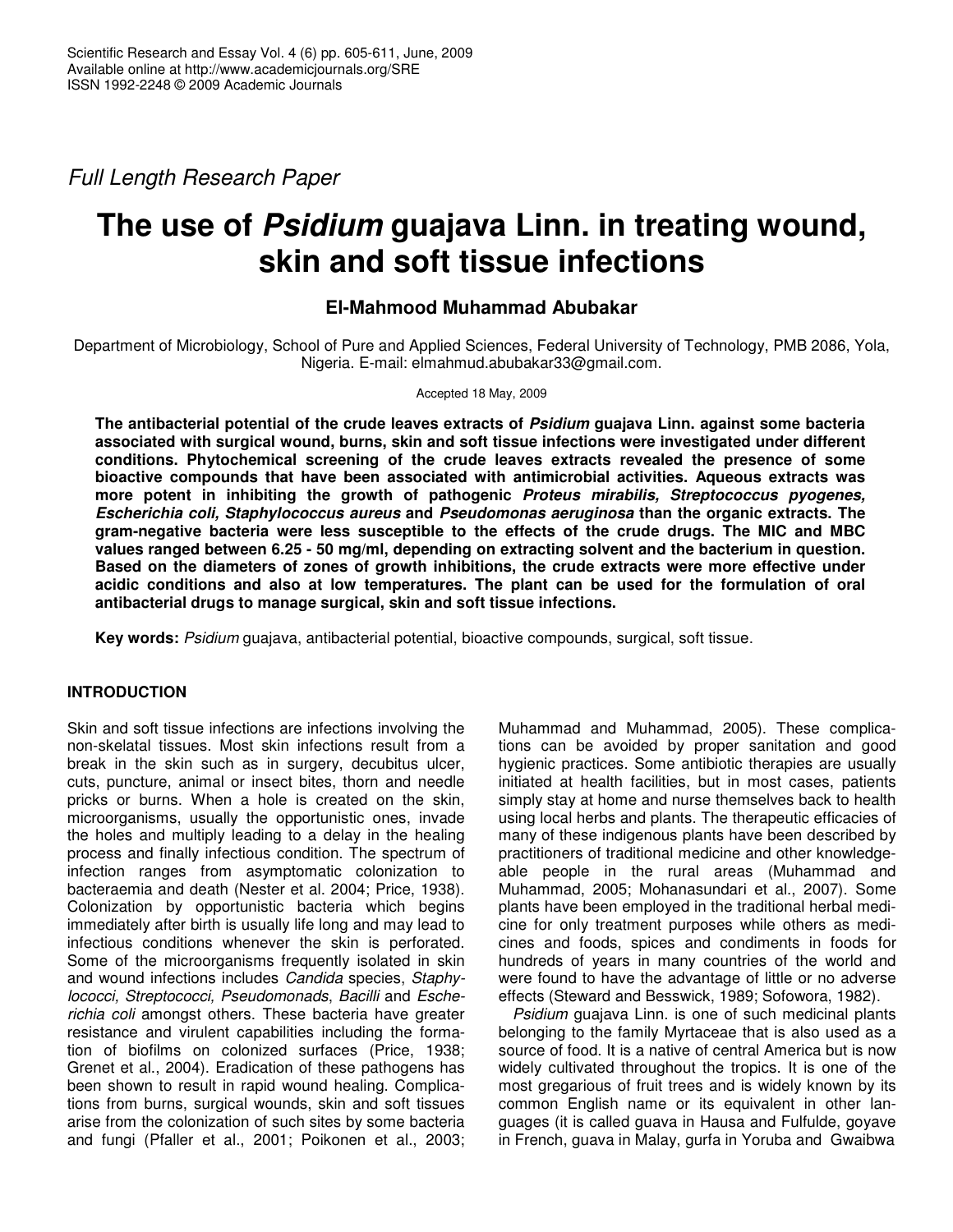in Ibo). It is a genus of about 100 species of tropical shrubs and small trees. Thriving in all types of soils, the guava is widely distributed and the fruits enrich the diets of millions of people in the tropics of the world. It is a small tree about 10 m high, with spreading branches that thrives on all kinds of soils. Guava, also known as the poor mans apple of the tropics, has a long history of traditional use, a good proportion of which have been validated by scientific research (Burkil, 1994). Some of the ethnomedicinal uses includes the crushing of the leaves and the application of the liquids coming out from them on wounds, cuts, ulcers, boils, skin and soft tissue infectious site, rheumatic places (Bala, 2006) and the chewing of the leaves to relieve toothache, oral ulcers, inflamed gums, throat, chest pains, treatment of leucorrhea, diarrhea, dysentery, convulsions and epilepsy, as well as the use of the decoctions and infusions as a douche for vaginal discharges and to tighten and tone of vaginal walls after childbirth ( Burkil, 1994). In some cultures, a decoction of the leaves is drunk to regulate menstrual periods and expel the placenta after child birth (Lozoya et al., 2002). Its anti-amoebic and antimalarial effects have also been documented (Morton, 1987, Tona et al., 1998).

The phytochemical components of the guava plant have been established in previous studies. Guava was reported to be rich in tannins, phenols, triterpenes, lectins, quercetins, leucocyanidins, sequiterpenes hydro-carbons, caryophyllenes, sterols, gallic acid, guavins A, C and D, carotenoids, vitamins, fibres and fatty acids (Morgan, 1987; Akinpelu and Onakoya, 2006; Kamath et al., 2008). Several *in-vitro* studies have shown significant antimicrobial activities against *Staphylococcus, Shigella, Salmonella, Bacillus, E. coli, Clostridium, Pseudomonas* and *Candida spp.* (Akinpelu and Onakoya, 2006; Mbuh et al., 2008). Since rural people have developed techniques in treating their cuts, wounds, burns, skin and soft tissues by application of a paste made from the fresh or dried leaves of the guava and there are no published reports to support that, it will be interesting to investigate the usefulness of the plant in treating these infections. The present study is aimed at evaluating the antimicrobial potential of crude leaf extracts of *Psidium guajava* Linn. against pathogenic bacteria associated with wound, skin and soft tissue infections. The effects of pH and temperature on the efficacy of the crude extracts have also been investigated to simulate the acidic conditions found in the stomach and the gastrointestinal tract.

# **MATERIALS AND METHODS**

## **Collection of plant materials**

Young fresh leaves of *P. guajava* was collected from Sangere, a sprawling settlement just opposite the main gate of the federal university of technology, Yola, Nigeria. The leaves were identified in biological science department of federal university of technology, Yola.

## **Preparation of plant material**

The fresh leaves were washed with tap water, chopped into smaller pieces with a knife and then kept in the shade for 14 days to dry and then crushed using pestle and mortar and further reduced to powder using electric ( Kenwood) blender and then stored in airtight closed bottles until required.

## **Extraction procedure**

10 g of the powdered sample of the plant was soaked in 100 ml of sterile distilled water in a 250 ml conical flask at room temperature (32 - 35°C) with shaking after every 4 for 24 h. The extract was filtered using muslin cloth and then Whatman no.1 filter paper. The filtrates was then evaporated to dryness in a rotary evaporator maintained at 45°C to remove residual solvents and then stored in screw capped bottles for further use. The same experimental procedures were used for the other solvents, namely, acetone and methanol.

## **Microorganisms**

The test bacteria were *Streptococcus pyogenes, Proteus mirabilis, Pseudomonas aeruginosa and Staphylococcus aureus* and *E-coli* isolated from clinical specimens obtained from patients diagnosed with surgical wound, skin and soft tissues infections at the 750-bed specialist hospital, Yola, Nigeria. Collection, transportation of specimens and isolation of bacteria were performed following standard microbiological procedures as described by Cheesbrough (2006). Identification of bacteria was done using the methods described by Cowan and Steel (1974).

Innoculum standardization of culture was done according to the methods described by Baker and Thomsberg (1983) and the nation-nal committee for clinical standards (NCCLS), (now known as clinical laboratory standards institute (2006). Briefly, some 18 h culture of test bacteria was suspended into sterile universal bottles containing Mueller Hinton broth. Normal saline was added gradually to it, so as to compare the turbidity with 0.5 MacFarland standard which gives approximately 10<sup>8</sup> cells/ml.

## **Phytochemical analysis of the leave extract**

The methods described by Odebiyi and Sofowora (1978) and Fennell et al., (2004) was used to screen for the presence of the phytoconstituents. The dried extracts were first reconstituted in the respective solvents used for their extraction and then tested by standard phytochemical methods for the presence of some bioactive compounds, namely, tannin, balsam, alkaloid, carbohydrates, phenol, saponin, flavonoids and cardiac glycosides.

## **Screening for antibacterial activity**

The antibacterial test was performed using the agar well diffusion method (Akoma and Olawepo, 2002). 1 ml of 18 h culture of the test bacteria previously adjusted to 0.5 MacFarland standards corresponding to approximately 1.0 x 10 $8$  cfu/ml was pippeted into a sterile plate and then 19 ml of molten Mueller Hinton agar at 45<sup>o</sup>C added and the plate shaken gently so as to mix the contents. The molten agar and the test organisms were allowed to solidify on a flat bench for 30 min. A sterile cork borer 6 mm diameter was used to drill holes 4 mm deep. 0.5 ml of the plant extract at a concentration of 25 mg/ml was placed in each of the three holes. Then 0.5 ml of solution of the pure solvent was pippeted into the fourth hole to serve as negative control and 0.5 ml of 10 µg/ml gentamycin was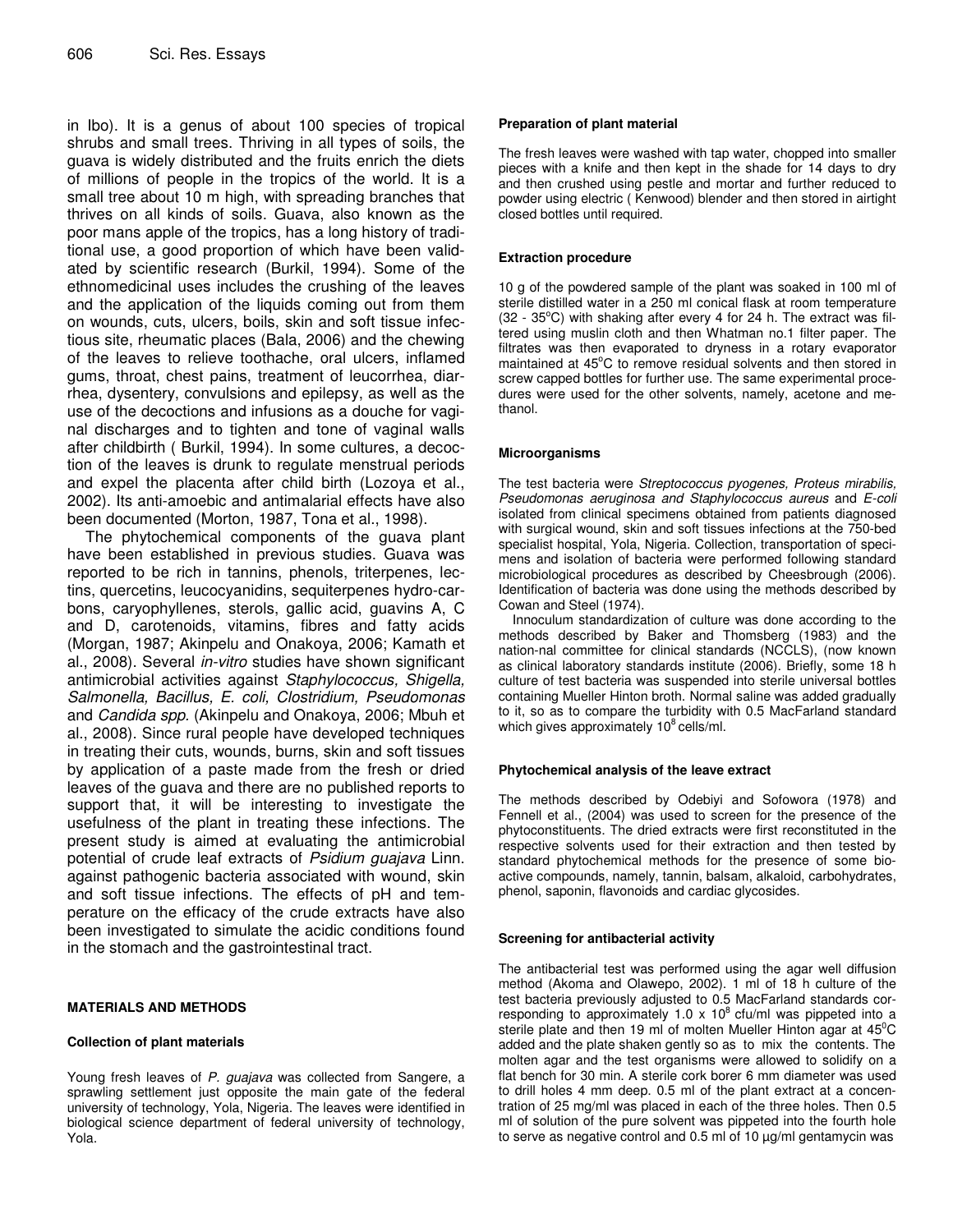used as positive control. The plates were incubated at  $37^0C$  for 24 h. Antibacterial activity was determined by measuring zone of growth inhibition and mean of triplicate results taken.

#### **Effects of pH and temperature on the activity of the crude extracts**

This was carried out as previously described (El-Mahmood et al., 2008). Briefly, 25 mg of dried powdered sample was dissolved in 1 ml of solvent. Then few drops of either 1N HCl was added dropwise on to the extracts until a pH 2 was reached. Similarly, few drops of 1 M NaOH was added drop-wise in to the second test tube containing 25 mg/ml of the extract in a second test tube, until a pH 10 was reached. The treated test tubes were left to stand for 1 h and the neutralized to pH 7 by adding either acid or base as the case may be. A third test tube did not contain either acid or base and served as positive control. 0.5 ml of the treated and untreated extracts were then introduced into 4 mm agar wells previously bored on the surfaces of agar plates, seeded with an 18 h old culture of bacteria and incubated for 24 h. Solutions of the pure solvents served as negative controls. Antibacterial activity of both the treated and untreated cultures was determined as previously described.

For the determination of the effect of temperature on activity, the extracts at a concentration of 25 mg/ml were treated at different temperatures of between 10 - 100 $^{\circ}$ C in different sets of test tubes for 1 h and then brought back to room temperature. Another test tube was left at room temperature and served as positive control. Then 0.5 ml of the treated and untreated extracts were introduced into wells bored on the surfaces of agar plates that were previously seeded with the test bacteria adjusted to 1.0 x 10 $^8$  cfu/ml. Solutions of the pure solvents served as negative controls.

#### **Determination of the minimum inhibitory concentration (MIC) and the minimum bactericidal concentration (MBC) of the crude extracts**

The MIC of the extract were determined using doubling broth dilution method of Sahm and Washington (1990). The powdered sample was reconstituted by dissolving 100 mg of the powder in 1 ml of Mueller Hinton broth, then 1ml of the extract at this concentration was transferred to another 1 ml of broth in another test tube and this continued untill a  $7<sup>th</sup>$  test tube was reached. The  $8<sup>th</sup>$  test tube did not contain any extract and only sterile Mueller Hinton broth served as control. Then 1 ml of an 18 h culture with a cell density of 1.0 x 10  $^8$  cfu/ml was inoculated in each test tube and the contents thoroughly mixed on a votex mixer. The test tubes were then incubated at 37 <sup>0</sup>C for 24 h. The tube with lowest dilution with no detectable growth in form of turbidity was considered the MIC (El-Mahmood et al., 2008).

For the MBC determination, 100 µl of the broth culture were taken from the MIC test tube that showed no growth by visual inspections and inoculated on to the surfaces of a solidified Mueller Hinton agar contained in 90 mm petri dishes.

#### **Statistical analysis**

The results are presented as mean  $\pm$  SD at P > 0.05 level of significance.

# **RESULTS AND DISCUSSION**

Phytochemical and antimicrobial screening methods could provide the needed preliminary observations nece-

ssary to select among crude extracts, those with potentially useful properties for further chemical and pharmacological investigations (Aliero and Afolahan, 2006). Elucidation of the chemical structures of these compounds can lead to the synthesis of more potent drugs with minimal toxicity. Many of the pharmaceuticals presently prescribed in hospitals have a long history of use as herbal remedies including quinine, belladonna, digitalis, emetine, strychnine and aspirin. The results of the phytochemical screening of the leaves of *Psidium guajava* revealed the presence of tannin, saponin, balsam, alkaloids, phenols, saponin, cardiac glycosides and carbohydrates. Umeh et al. (2005) reported that many of the phytoconstituents with antibacterial proper-ties in plants are preferably concentrated in leaves. The accumulation of these compounds in plant cells have attracted the attention of scientists worldwide and have been the subject of intense investigations. These bio-active constituents which serve as protective substances against infections by bacteria, fungi, viruses and pest, also have some medicinal uses. Phytochemicals exert their antimicrobial activities through different mechanisms. Tannins for example, have been reported to irreversibly form complexes with proline-rich proteins, resulting in the inhibition of cell protein synthesis. Tannins also react with proteins to produce the typical tanning effect and this is important in the treatment of inflamed or ulcerated tissues, burns, wounds, pneumonia and dysentery (Mota et al., 1985). Plant parts that contain tannins are astringent in nature and have important roles as stable and potent antioxidants (Dharmanda, 2003). Phenols, terpinoids, saponins and flavonoids found in the leaves of guava have been observed to exert anti-bacterial properties (Marjorie, 1999; Ogbonnia et al., 2008) and together with the alkaloids and tannins in a synergistic manner, are responsible for the inhibition of growth observed in this study. Much of guava's therapeutic activity is attributed to tannins, phenols and flavonoids, in particular, quercetin (Morton, 1987; Scalbert, 1991). Also, lectin chemicals in guava were shown to bind to *E. coli,* preventing its adhesion to the intestinal wall and thus preventing infections (Lutterodt, 1989).

The antibacterial activity of the crude extracts of the leaves of *P. guajava* was evaluated by measuring the sizes of zones of growth inhibition produced by the extracts against the test bacteria as detailed in Table 1. These inhibitions of growth of bacteria were as a result of the presence of the phytoconstituents identified in the crude extracts. The susceptibility of the bacteria to the extract on the basis of growth inhibition zone diameters, varied, according to microorganism, but generally, the largest inhibition zone diameters were recorded with the gram-negative bacteria and this is in agreement with the reports of El-Mahmood (2009). Based on the zones of growth inhibition sizes, the aqueous extracts was more potent, producing zone sizes of 16 mm against *Proteus mirabilis,* 18 mm *against S.* pyogenes, 20 mm against *S.*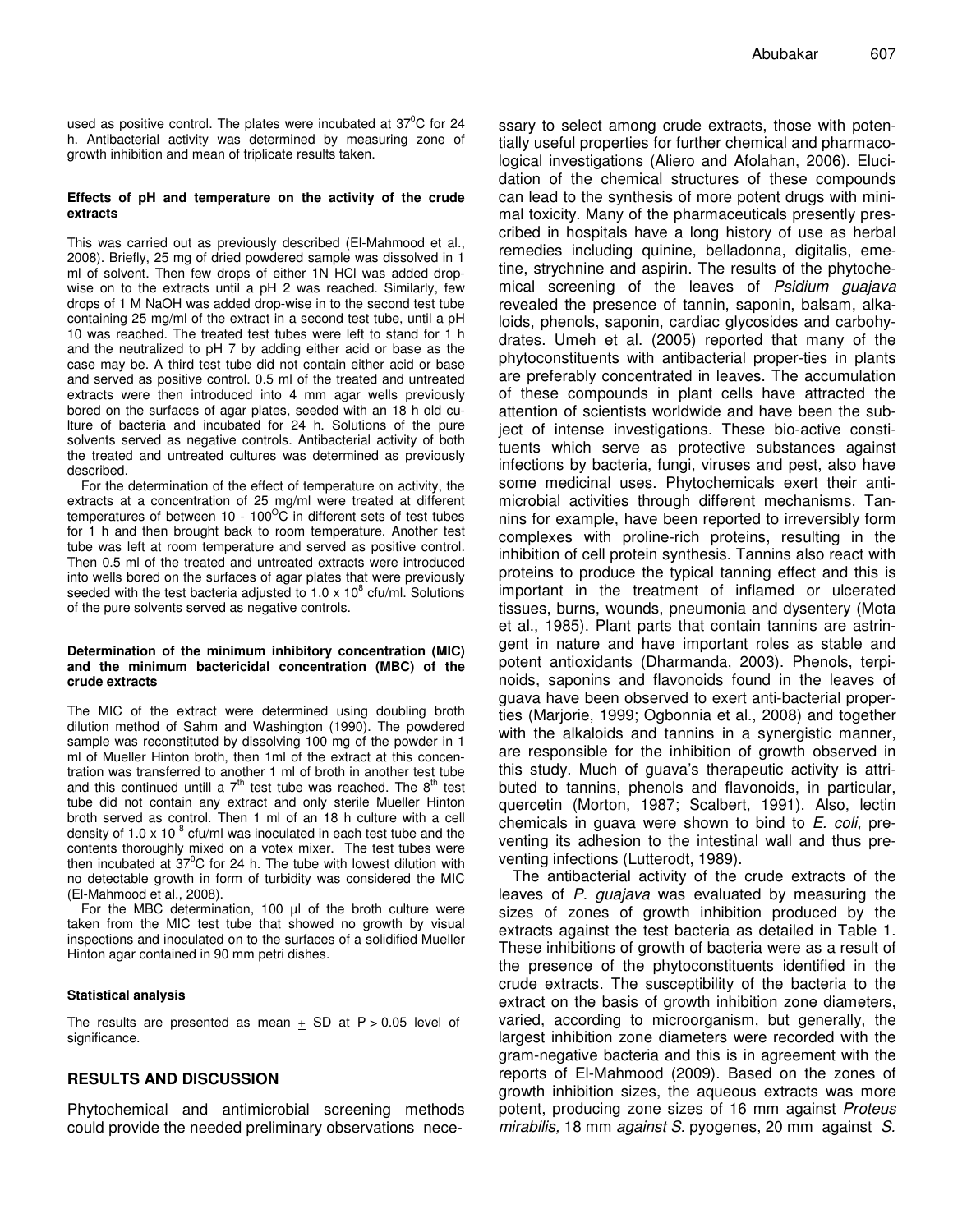| Phytoconstituents  | <b>Solvents</b> |                |                        |  |  |  |
|--------------------|-----------------|----------------|------------------------|--|--|--|
|                    | <b>Methanol</b> | <b>Acetone</b> | <b>Distilled water</b> |  |  |  |
| Tannin             | $\ddot{}$       | $\,{}^+$       |                        |  |  |  |
| Saponin            | $\ddot{}$       |                |                        |  |  |  |
| <b>Balsam</b>      | $\ddot{}$       |                | +                      |  |  |  |
| Flavonoid          | $\ddot{}$       | $\ddot{}$      |                        |  |  |  |
| Alkaloid           | +               |                |                        |  |  |  |
| Cardiac glycosides | $\ddot{}$       |                | $\ddot{}$              |  |  |  |
| Phenol             | $\pm$           |                |                        |  |  |  |
| Carbohydrate       |                 |                |                        |  |  |  |

**Table 1.** Phytochemical constituents of *P. guajava* leaf extract.

Key: + positive; - negative

**Table 2**. Antibacterial activities of extract of *Psidium guajava* Zone of inhibition diameter (mm).

| Organism      | <b>Acetone</b> | <b>Methanol</b> | <b>Distilled water</b> | Control (10 gentamycin) |
|---------------|----------------|-----------------|------------------------|-------------------------|
| P. mirabilis  | $14 \pm 0.82$  | $15 \pm 0.82$   | $16 \pm 0.82$          | $28 \pm 0.82$           |
| P. aeruginosa | $8n \pm 0.82$  | $10 \pm 0.82$   | $11 \pm 0.82$          | $17 \pm 0.82$           |
| S. pyogenes   | $16 \pm 0.82$  | $16 \pm 0.82$   | $18 \pm 0.82$          | $27 \pm 0.82$           |
| E. coli       | $12 \pm 0.82$  | $10 \pm 0.82$   | $13 \pm 0.82$          | $24 \pm 0.82$           |
| S. aureus     | $18 \pm 0.82$  | $16 \pm 0.82$   | $20 \pm 0.82$          | $30 \pm 0.82$           |

Values are means of 3 determinations **±** D.

aureus, 13 mm against *E. coli* and 11 mm against *P. aeruginosa*. The patterns of growth inhibition were similar for the methanol and acetone extracts. The methanol extract was more effective than acetone and both were inferior to water extract, similar to the observations of El-Mahmood et al. (2008) but contrary to the reports of Mbuh et al*.* (2008). The limited spectrum of activity shown by the acetone and methanol extracts compared with the water extracts are difficult to explain since all the extracts contained the metabolites, though in different proportions. Perhaps the active principles are more soluble in water than the organic solvents. This can only be resolved when the bioactive compounds have been isolated and the molar activity of the purified form determined. Mbuh et al. (2008) investigated the antibacterial activity of the leaves extract of *P. guajava* and reported that the crude extracts inhibited the growth of *S. aureus, S. typhi, E. coli, B. subtilis, Shigella spp., P. mirabilis* and *K. pneumoniae* and that the methanol extract was more potent. In a similar study, Abdelrahim (2002) reported that the methanol extract was more effective in inhibiting the growth of *B. subtilis, S. aureus, E. coli* and *P. aeruginosa.* Okwori et al*.* (2008) had documented the susceptibility of *P. aeruginosa, S. aureus* and *S. typhi* to plant extracts, while El-Mahmood (2009) reported the susceptibility of nosocomial *E. coli, S. aureus, S.* pneumoniae and *P, aeruginosa* to crude extracts of garlic. Pathogenic bacteria have evolved numerous defence mechanisms against antimicrobial agents including plant based products. Gram-negative bacteria are generally more resistant to antibacterial agents, because apart from their complex cell wall structures, some of them like *P. aeruginosa* maintain antibiotic resistance plasmids and are able to transfer these genes by means of bacterial processes of conjugation and transduction to other bacteria in their immediate vicinity (Adebayo et al., 1989; Akinpelu and Onakoya, 2006; Mbuh et al., 2008; Lal et al., 2008). The slightly higher resistance of *E. coli* and *P. aeruginosa* may be due to the inability of the extracts to penetrate the cell walls and get to the susceptible sites in the 2 bacteria (Lal et al., 2008). The presence of thick murine layer in the cell wall prevents the entry of environmental substances including antibiotics and plant based biocides( Khandhasamy et al., 2008).*The* ability to inhibit the growth of *S. aureus, Proteus mirabilis S. pyogenes, E. coli* and *P. aeruginosa* as shown in Table 2 is an indication of broad spectrum activity of the extracts.

Traditionally *P. guajava* leaves are usually chewed or soaked in cold water before application on skin surfaces to treat cuts, burns, boils and other skin infections. In some cultures, the *P. guajava* leaves are boiled before being taking orally as remedy to various ailments and infectious conditions. The effects of temperature on the activity of the crude extracts are shown in Table 3. The extracts were more effective at lower temperatures. The activity decreased as temperature was raised to boiling. Treatment of extract at high temperature could decrease antimicrobial activity in some ways, it could destroy volatile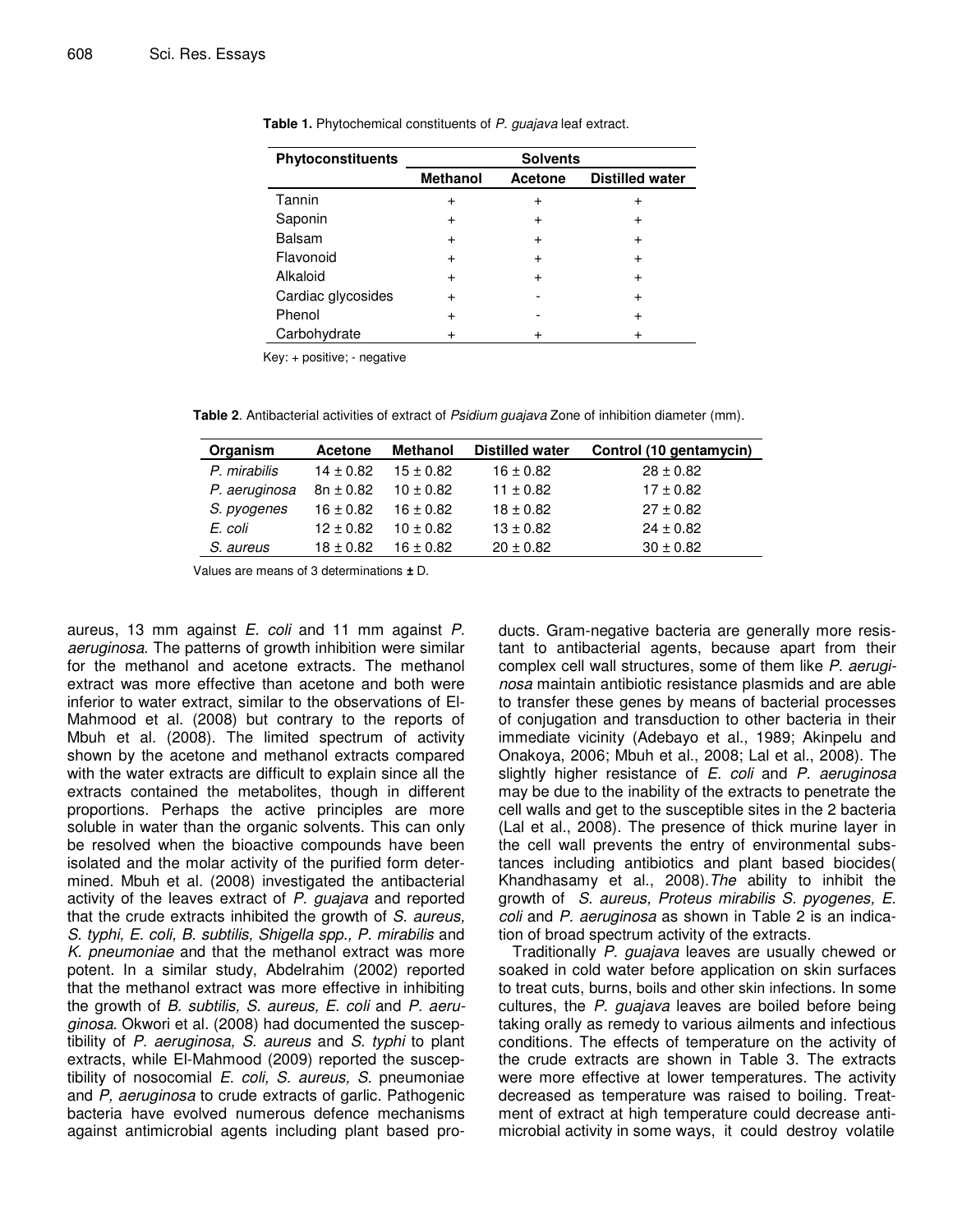|               | Acetone       |               |               | <b>Methanol</b> | <b>Distilled water</b> |               |
|---------------|---------------|---------------|---------------|-----------------|------------------------|---------------|
| Organism      | $10^0C$       | $100^0C$      | $10^0C$       | $100^0C$        | $10^0C$                | $100^0C$      |
| P. mirabilis  | $16 \pm 0.82$ | $12 \pm 0.82$ | $15 \pm 0.82$ | $10 \pm 0.82$   | $17 \pm 0.82$          | $12 \pm 0.82$ |
| P. aeruginosa | $9 \pm 0.82$  | $7 \pm 0.82$  | $8 \pm 0.82$  | $7 \pm 0.82$    | $10 \pm 0.82$          | $8 + 0.82$    |
| S. pyogenes   | $15 \pm 0.82$ | $13 \pm 0.82$ | $15 \pm 0.82$ | $12 \pm 0.82$   | $18 \pm 0.82$          | $15 \pm 0.82$ |
| E. coli       | $13 \pm 0.82$ | $10 \pm 0.82$ | $15 \pm 0.82$ | $10 \pm 0.82$   | $15 \pm 0.82$          | $11 \pm 0.82$ |
| S. aureus     | 16 ± 0.82     | $13 \pm 0.82$ | $19 \pm 0.82$ | $13 \pm 0.82$   | $20 \pm 0.82$          | $16 \pm 0.82$ |

**Table 3.** Effect of temperature on *P. guajava* on leaf crude extract zone of inhibition diameter (mm).

Values are means of 3 determinations **±** SD.

**Table 4**. Effect of pH of *P. guajava* leaf extract (zone of inhibition diameter) mm.

|               | <b>Methanol</b> |               | Acetone         |                  | <b>Distilled water</b> |                  | <b>Control</b>  |                  |
|---------------|-----------------|---------------|-----------------|------------------|------------------------|------------------|-----------------|------------------|
| Organism      | pH <sub>2</sub> | <b>pH10</b>   | pH <sub>2</sub> | pH <sub>10</sub> | pH <sub>2</sub>        | pH <sub>10</sub> | pH <sub>2</sub> | pH <sub>10</sub> |
| P. mirabilis  | $19 \pm 0.82$   | 15±0.82       | $20 \pm 0.82$   | $18 \pm 0.82$    | $19 \pm 0.82$          | $16 \pm 0.82$    | $16 \pm 0.82$   | $14 \pm 0.82$    |
| P. aeruginosa | $9 \pm 0.82$    | $6 \pm 0.82$  | $8 \pm 0.82$    | $6 \pm 0.82$     | $10 \pm 0.82$          | $7 \pm 0.82$     | $17 \pm 0.82$   | $15 \pm 0.82$    |
| S. pyogenes   | $15 \pm 0.82$   | $13 \pm 0.82$ | $27 \pm 0.82$   | $23 \pm 0.82$    | $20 \pm 0.82$          | $16 \pm 0.82$    | $16 \pm 0.82$   | $14 \pm 0.82$    |
| E. coli       | $30 \pm 0.82$   | $26 \pm 0.82$ | $28 \pm 0.82$   | $2 + 0.824$      | $16 \pm 0.82$          | $13 + 0.82$      | $18 \pm 0.82$   | $14 \pm 0.82$    |
| S. aureus     | $19 \pm 0.82$   | $16 \pm 0.82$ | $18 \pm 0.82$   | $14 \pm 0.82$    | $19 \pm 0.82$          | $15 \pm 0.82$    | $15 \pm 0.82$   | $14 \pm 0.82$    |

Values are means of three determinations **±** SD.

compounds such as enzymes and vitamins. The results in this study do not support boiling of the plant parts as is used in some cultural settings. Also, in some cultures, the herbalists usually add some potash (called Kanwa in the Hausa language) to improve in the solubility and on the potency of the decoctions and infusions. In this study, the efficacy of the extracts were more under acidic conditions as shown in Table 4, which again support the techniques used traditionally. Alkali treatment of the crude extracts has a negative effect. The efficacy of the extracts under low pH and also low temperature is an indication that it can withstand the conditions in the stomach and gastrointestinal tract and therefore can be formulated to be taken orally. Throughout this study, the solutions of the pure solvents used as negative controls did not show any significant activity in form of growth inhibition against the test bacteria. However the standard antibiotic gentamicin, though at lower concentration than the crude extracts, produced larger zones of growth inhibition than the crude extracts, meaning that gentamicin was more effective than the extracts as shown in Tabl0e1. Similar observations have been reported by by other scholars (De and Ifeoma, 2002; Kubmarawa et al., 2002; El-Mahmood and Amey, 2007). Generally, antibiotics obtained from microorganisms and or the synthetic processes are more effective at lower doses that plant based products. The scientific literature is full of reports of bioactive compounds isolated from plants having antimicrobial properties, but none of these plant based chemicals have been successfully exploited for clinical uses as antibiotics (Gibbons, 2004).

The MIC is a helpful parameter used to assess bacteriostatic activity of antibacterial agents while the MBC is used to detect bactericidal activity under similar conditions. The MBC values are generally more reliable than the MIC values which are obtained using turbidity as an index (Junaid et al., 2006). This study showed that *E.* coli and *P. aeruginosa* have higher MIC and MBC values which translated that a higher concentration of the extracts are required to inhibit their growth and this agrees with the reports of Ogbonnia et al*.* (2008). Hassain (2002) had suggested that the quantity of active ingredients of plant origin required to cause inhibition of growth may not matter since medicinal plants have been reported to have little or no side effects. The MIC values can either be the same or lower than the MBC values (Croshaw, 1983). The MIC values ranged from 6.25 - 25 mg/ml while the MBC values were also low and ranged from 6.25 - 50 mg/ml. This low MIC and MBC values shown in Table 5 are indications of potency of the plant constituents against the pathogens and attests to its use in traditional medicine to treat various infectious conditions including those caused by such recalcitrant bacteria as those used in this study. This relatively low values reveals the effecttiveness of the extracts and this is very important for people who depend on this plant for their health care needs. Discussion with a large number of traditional medicine practitioners in the north-eastern parts of Nigeria revealed that they normally press the juice from the fresh leaves on the wound or infected skin or use the cold decoctions to treat burns, boils, cuts and other skin infections. Hence an acceptable and effective dosage can be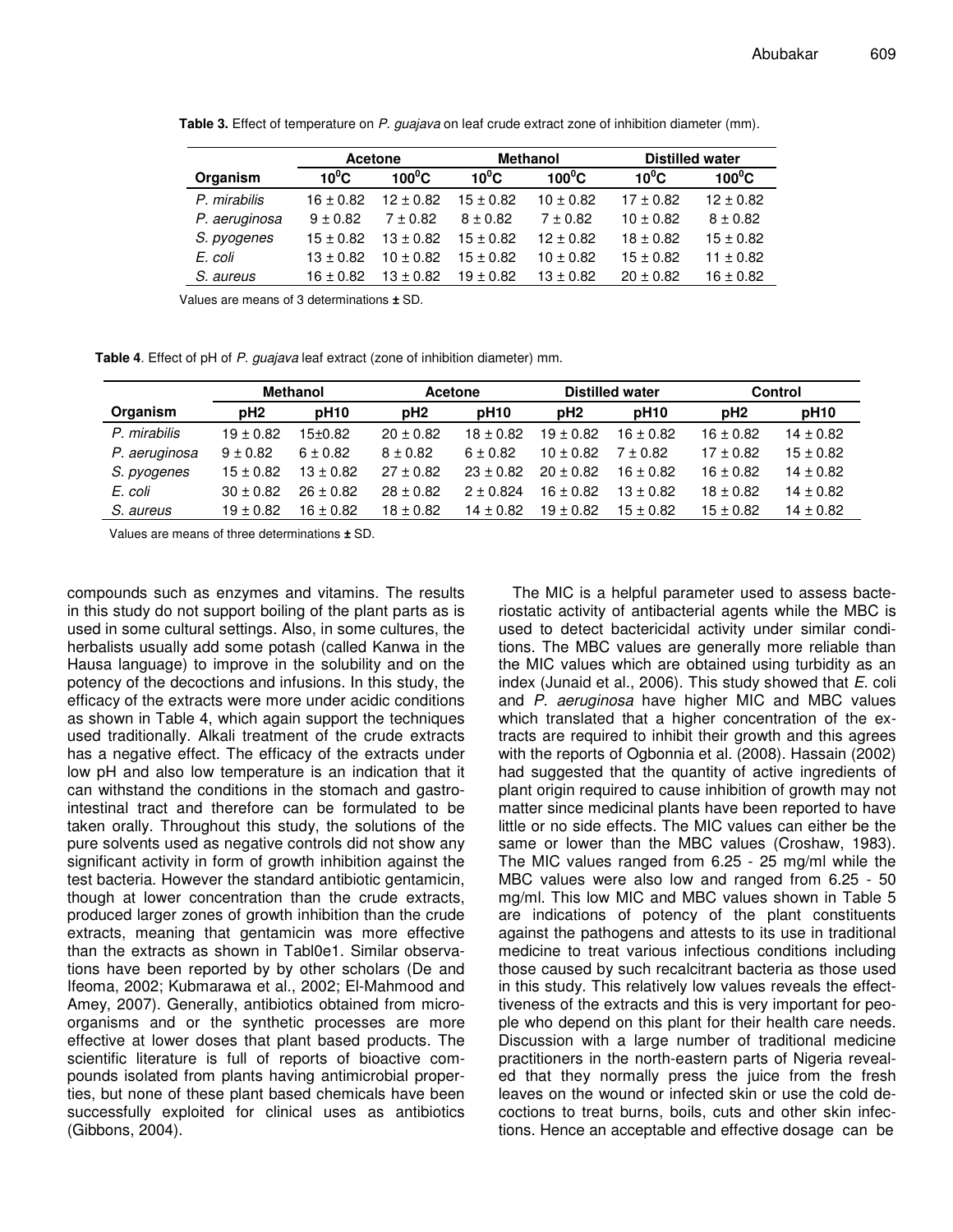|               | Methanol (mg/ml) |                 | Acetone (mg/ml) |                 | Distilled water (mg/ml) |                 |
|---------------|------------------|-----------------|-----------------|-----------------|-------------------------|-----------------|
| Organism      | <b>MIC</b>       | <b>MBC</b>      | <b>MIC</b>      | <b>MBC</b>      | <b>MIC</b>              | <b>MBC</b>      |
| P. mirabilis  | $12.5 \pm 0.82$  | $25 \pm 0.82$   | $25 \pm 0.82$   | $50 \pm 0.82$   | $6.25 \pm 0.82$         | $6.25 \pm 0.82$ |
| P. aeruginosa | $25 \pm 0.82$    | $50 \pm 0.82$   | $25 \pm 0.82$   | $50 \pm 0.82$   | $25 \pm 0.82$           | $25 \pm 0.82$   |
| S. pyogenes   | $12.5 \pm 0.82$  | $25 \pm 0.82$   | $12.5 \pm 0.82$ | $25 \pm 0.82$   | $6.25 \pm 0.82$         | $12.5 \pm 0.82$ |
| E. coli       | $25 \pm 0.82$    | $25 \pm 0.82$   | $25 + 0.82$     | $50 \pm 0.82$   | $12.5 \pm 0.82$         | $12.5 \pm 0.82$ |
| S. aureus     | $6.25 \pm 0.82$  | $12.5 \pm 0.82$ | $6.23 \pm 0.82$ | $12.5 \pm 0.82$ | $6.23 \pm 0.82$         | $6.25 \pm 0.82$ |

**Table 5**. Determination of inhibitory concentration (MIC) and minimum bactericidal concentration (MBC) of leaf crude extract of *P. guajava.*

Values are means of 3 determinations **±** SD.

obtained by the traditional healers for the control and eradication of the bacterial pathogens by pressing the juices from either the chewed or crushed leaves on the infectious sites. This in is agreement with the results obtained in this study since the extracts were found to inhibit the most common bacteria that cause surgical wound, skin and soft tissue infections.

#### **Conclusion**

The result obtained for this study shows that *P. guajava* leave extracts have antimicrobial activity against bacteria that commonly cause surgical wound, skin other soft tissue infections. This study has provided a scientific basis on the use of crude extracts of guava in herbal medicine. Its full potential in the pharmaceutical Indus-tries is however dependent on the full identification, purification and characterization of the biologically active components in the plant.

#### **REFERENCES**

- Abdelrahim SI (2002) Antimicrobial activity of *Psidium guajava* L. Fitoterapia 73(7-8): 713-715.
- Adebayo AC, Oloke JK, Adesanmi AJ (1989). Antimicrobial activities of the leaf extract of *fugenia uniflora*. Phytochem. Res. 3(6): 258-295.
- Akinpelu DA, Onakoya TM (2006). Antimicrobial avtivities of medicinal plants used in folkloric remedies in south-western Nigeria. Afr. J. Biotechnol. 5(11): 1078-1081.
- Akoma O, Olawepo O (2002). Antimicrobial activity of plant extracts. In Laboratory Manual of Food and Industrial Microbiology. Yakobo Education publishers, pp. 23-27.
- Aliero AA, Afolahan AJ (2006). Antimicrobial activity of *Solanum tomentosum.* Afr. J. Biotechnol*.* 5(4): 369-372.
- Baker CN, Thomsberg CN (1983). Inoculum standardization in antimicrobial susceptibility tests evaluation of overnight age culture. J. Clin. Microbiol*.*17: 140-157.
- Bala SA (2006). *Psidium guajava.* In: some ethnomedicinal plants of the savannah regions of west Africa: Description and phytochemicals. Triumph publishing company limited, Kano, Nigeria.Bala SA (ed). Vol. II. Pp. 21-56.
- Burkil HM (1994). The useful plants of west Tropical Africa. Royal Botanical Gardens, Kew. 21-150.

Cheesbrough M (2006). Biochemical tests to identify bacteria. In: Labo-

Laboratory practice in Tropical Countries. Cheesbrough M(ed.), Cambridge, Part II: 63-90.

Clinical and Laboratory Standards Institute (CLSI, 2006). Methods for

the Dilution.Antimicrobial Susceptibility Tests for Bacteria That Grow Aerobically. Approved Standards, Seventh Edition (MO7 A7) Villanova.

- Cowan ST, Steel KJ (1974). Manual for identification of bacteria. Vol.II, 2<sup>nd</sup> ed. Cambridge University press.
- Croshaw B (1983). Evaluation of non-antibiotic antimicrobial agents In: Pharmaceutical Microbiology, 3<sup>rd</sup> edn, (Hugo WB and Russell AD eds.). Blackwell, Oxford, pp. 237-257.
- De N, Ifeoma E (2002). Antimicrobial effects of components of the bark extract of neem (*Azadirachta indica*). Technol. Dev. 8:23-28.
- Dharmanda S (2003). Gallnuts and the uses of tannins in Chinese Medicine- A paper presented at the Institute for Traditional Medicine, Portlant, Oregon
- El-Mahmood AM, Ameh JM (2007). In-vitro antibacterial activity of Parkia biglobosa (Jacq) root bark extract against some microorganisms associated with urinary tract infections. Afr. J. Biotechnol. 6(11): 1272-1275.
- El-Mahmood AM, Doughari J H Ladan N (2008) Antimicrobail screening of stem bark extracts of Vitellaria paradoxa againstsome enteric pathogenic microorganisms. Afri . J. Pharm 2 (5): 089-094.
- El-Mahmood MA (2009). Efficacy of crude extracts of garlic( Allium sativa) against Escherichia coli, *Staphylococcus aureus, Streptococcus pneumonia and Pseudomonas aeruginosa*. J. Med. Plant Res. 3(4):179-185.
- Fennell CW, Lindsey KL, McGaw LJ, Sparg SG, Stafford GI, Elgorashi GM, Van Staden J (2004). Assessing African medicinal plants for efficacy and safety: pharmacological screening and toxicology. J. Ethnopharmacol*.* 54(2-3): 205-217.
- Gibbons S (2004).Ant-Staphylococcal plant products. Natural Prod. Res*.* 21: 263-277.
- Grenet K, Guillemot D, Jarlier V, Moteau B, Dubourdier S, Ruimy R, Armand-Leeure L, Bau P, Andremont A (2004) Antibacterial resistance, Wayampis Amerindians, French Guyana. Eerg. Infect. Dis*.* 10(6): 1150-1153.
- Hassain-Eshrat HMA (2002). Hypoglycaemic,hypolipodemic and antioxidant properties of combination of curcumin from *Curcumia longa,*Linn, and partially purified product from *Abroma augusta,*Linn, in streptozotocin induced diabetis. Indian J. Clin. Biochem*.* 17(2): 33- 43.
- Junaid SA, Olabode AO, Onwuliri FC,Okori AEJ, Agina SE (2006). The antimicrobial properties of *Ocimum gratissimum* extracts on some selected bacterial gastrointestinal isolates. Afr. J. Biotechnol*.* 5(22): 2315-2321.
- Kamath JU,Rahul N, Ashok Kumar CK, Lakshm SM (2008). *Psidium guajava*. In a review.Int. Green Pharm*.* pp*.*29-12.
- Khandhasamy M, Arunachalan KD, Thatheyus AJ (2008). *Drynaria quercifolia*(L.) JSM: A potential resource for antibacterial activity. Afr. J. Microbiol. Res*.* 2: 202-205.
- Kubmarawa D, Ajoku G, Okorie DA (2002). Antimicrobial spectrum of hexane extract of *Commiphora kertingii*(Burseraceae). Technol. Dev*.* 8: 29-32.
- Lal PB, Kumar N, Arif T, Mandel TK, Akhilesh Verma K, Sharma GL, Dabur R (2008). *In-vitro* anti-bacterial activity of a novel isoquinoline derivative and its post antibacterial effects on *Pseudomonas aeruginosa*. Afr J. Microbiol. Res*.*2: 121-130.